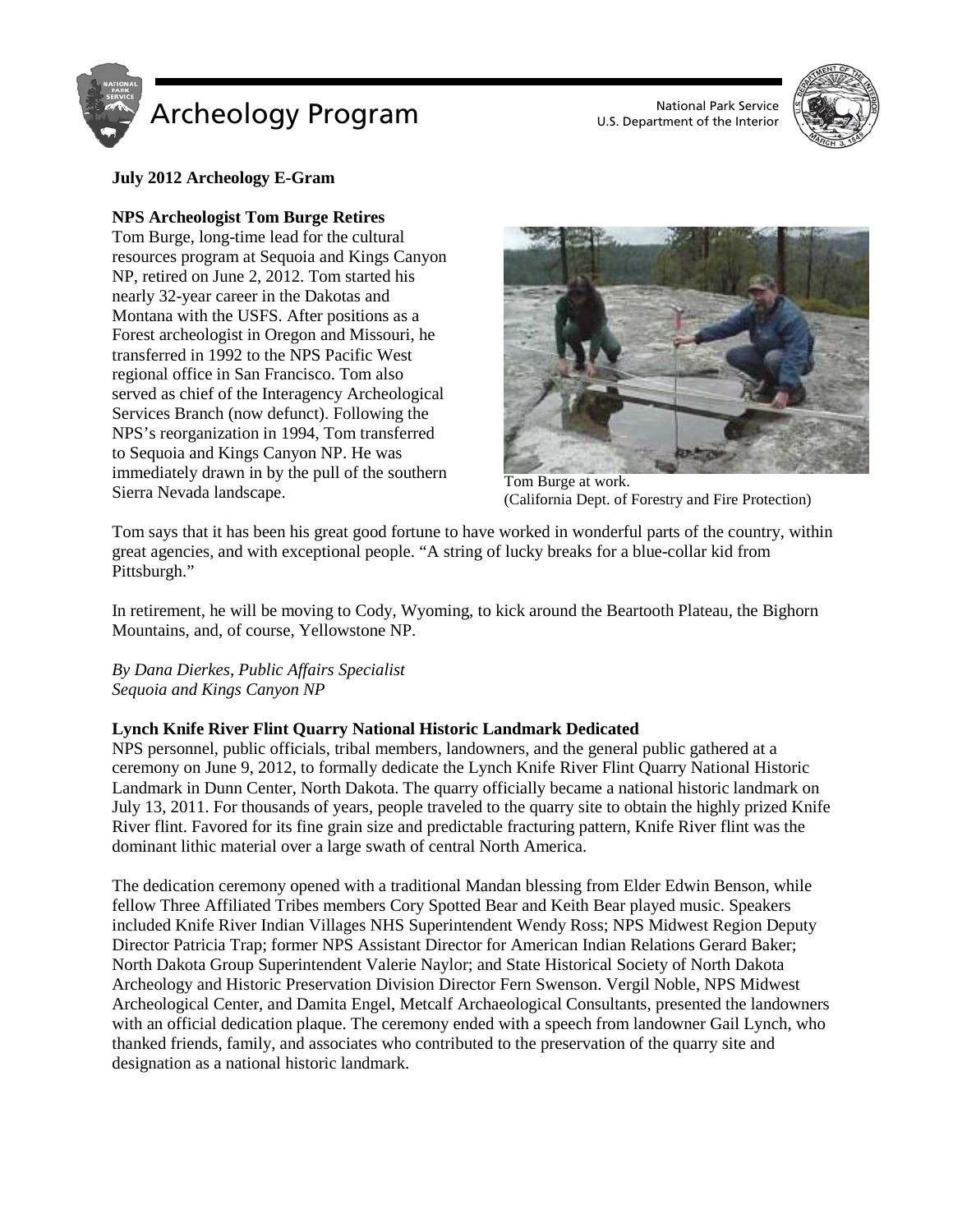The quarry joins five other national historic landmarks in North Dakota, including the Big Hidatsa Village Site at Knife River Indian Villages NHS, and Fort Union Trading Post NHS.

*By Stephen Bridenstine, Interpretive Ranger Knife River Indian Villages NHS*



Aerial view looking north over center of Lynch Knife River Flint Quarry National Historic Landmark. (Photo by Terry Wiklund)

#### **Students Participate In Hands-On Projects at Hopewell Culture National Historical Park**

Students from New Albany Middle School were awarded "A Ticket to Ride" to Hopewell Culture NHP following an in-depth NPS project completed in the classroom. More than 300 8th grade students were immersed in hands-on science, art, living history interpretation, and habitat restoration during their park visit on May 10, 2012. The goal of the visit was to transform student ideas into park experiences.

Students assisted natural resources staff with the removal of 161 pounds of garlic mustard. They conducted excavation work with park archeologists, discovering and identifying both pre-historic and historic artifacts. At the "Arts Afire" stations, students painted four banners which will be used as headlight barriers for the park's night sky events. They tested their skills at spear throwing using an atlatl. Some even conducted a mound survey with famed local 1800s historian, Dr. Davis.

New Albany teacher and program coordinator Josh Flory offered the following appraisal of the event: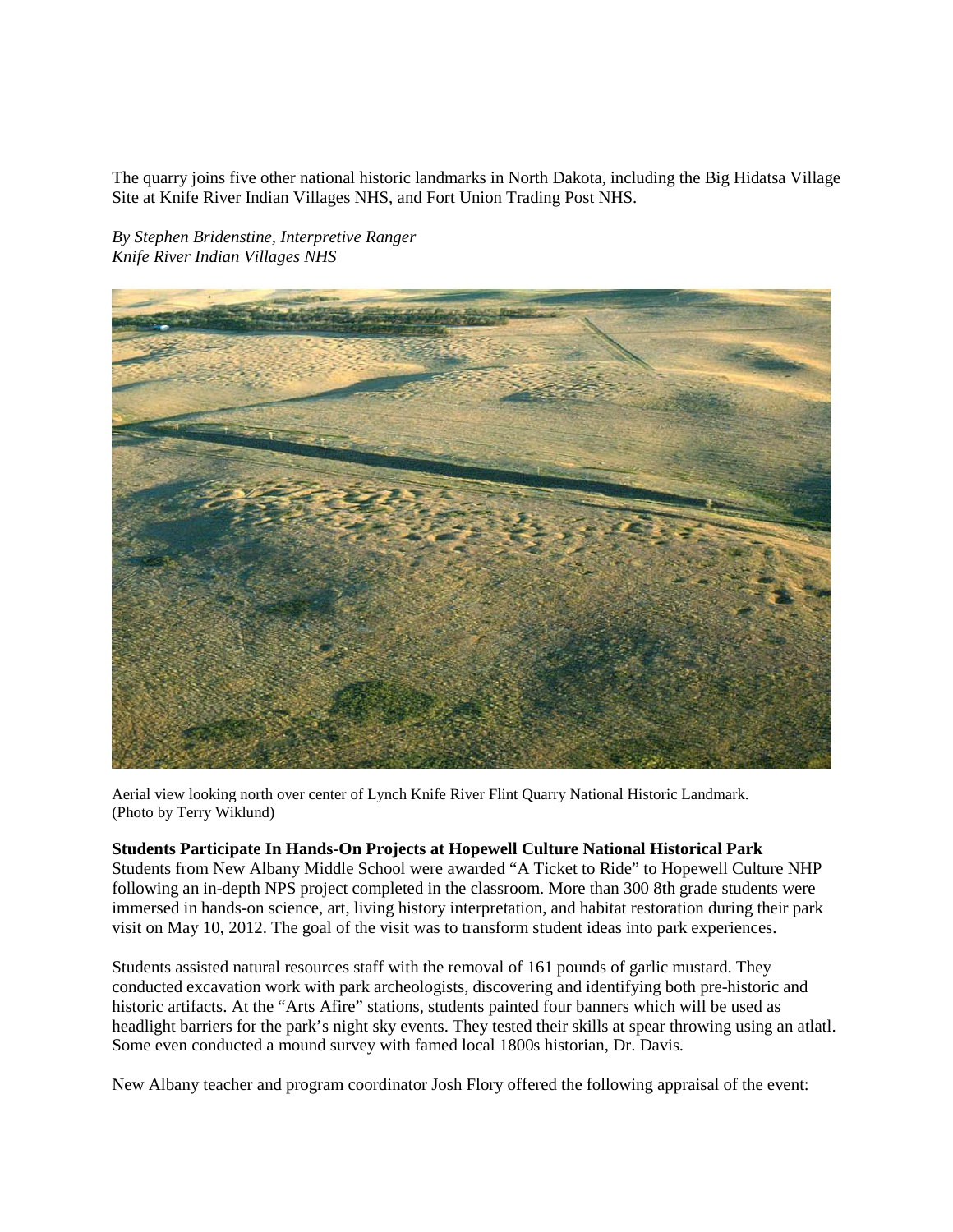"The students are still talking about this experience, and many have found a new sense of efficacy. They now see how they can make a difference in the larger world, and several are actively taking steps to do so. This experience has had an impact larger than we ever dreamed. Our staff members are also excited, and several have approached us to see how they might use NPS resources to support their curriculum… The experience our students had at Hopewell Culture NHP was very distinct from their daily environs, and many started to see a world that is larger than they realized."

Hopewell Culture National Historical Park conducts on-site and off-site curriculum based educational programs for over 4,500 students each school year. The "Ticket to Ride" program extended the reach of the park's programming by allowing a school that would otherwise not visit the park a chance to experience the National Park Service first-hand.

The event was coordinated through a partnership between the NPS and New Albany Middle School and through the generous support of the National Park Foundation and Eastern National.

## *By Rick Perkins, Chief Ranger Hopewell Culture National Historical Park*

## **Upcoming PBS History Detectives Episode Features Battlefield**

In March 2012, Washita Battlefield NHS was contacted by the producers of the PBS series *History Detectives* to verify information about items that were submitted for an investigation. The items supposedly belonged to Cheyenne Peace Chief Black Kettle and were taken by a 7th U.S. Cavalry soldier during the Washita attack on November 27, 1868. By late April 2012, the History Detectives were in Oklahoma, and spent the week filming at the park and other locations in the state. Interviews included park staff, a former NPS historian, and a Cheyenne Chief.



History Detective Wes Cowan (center back) with staff and colleagues at Washita Battlefield NHS

Tune in to PBS *History Detectives* on Tuesday, July 31 at 7 p.m. (CST) to see what was learned! For more information, call 580-497-2742 or visit [www.pbs.org/opb/historydetectives/.](http://www.pbs.org/opb/historydetectives/)

*By Frank Torres, Chief of Interpretation Washita Battlefield NHS*

#### **Casa Grande Ruins National Monument Opens New Visitor Center Theater**

On June 9, 2012, Casa Grande Ruins NM celebrated the opening of a new visitor center theater and the premiere of a new orientation film, *Casa Grande: House of Many Stories*. The public was welcomed to an open house with performances by traditional O'odham Desert Butterfly Dancers, and complimentary samples of native foods provided by Ramona Farms and Western National Parks Association.

Nagaki Design Build Associates designed and constructed the monument's theater as an addition to the existing visitor center, using innovative rammed earth technology. The modern structure maintains a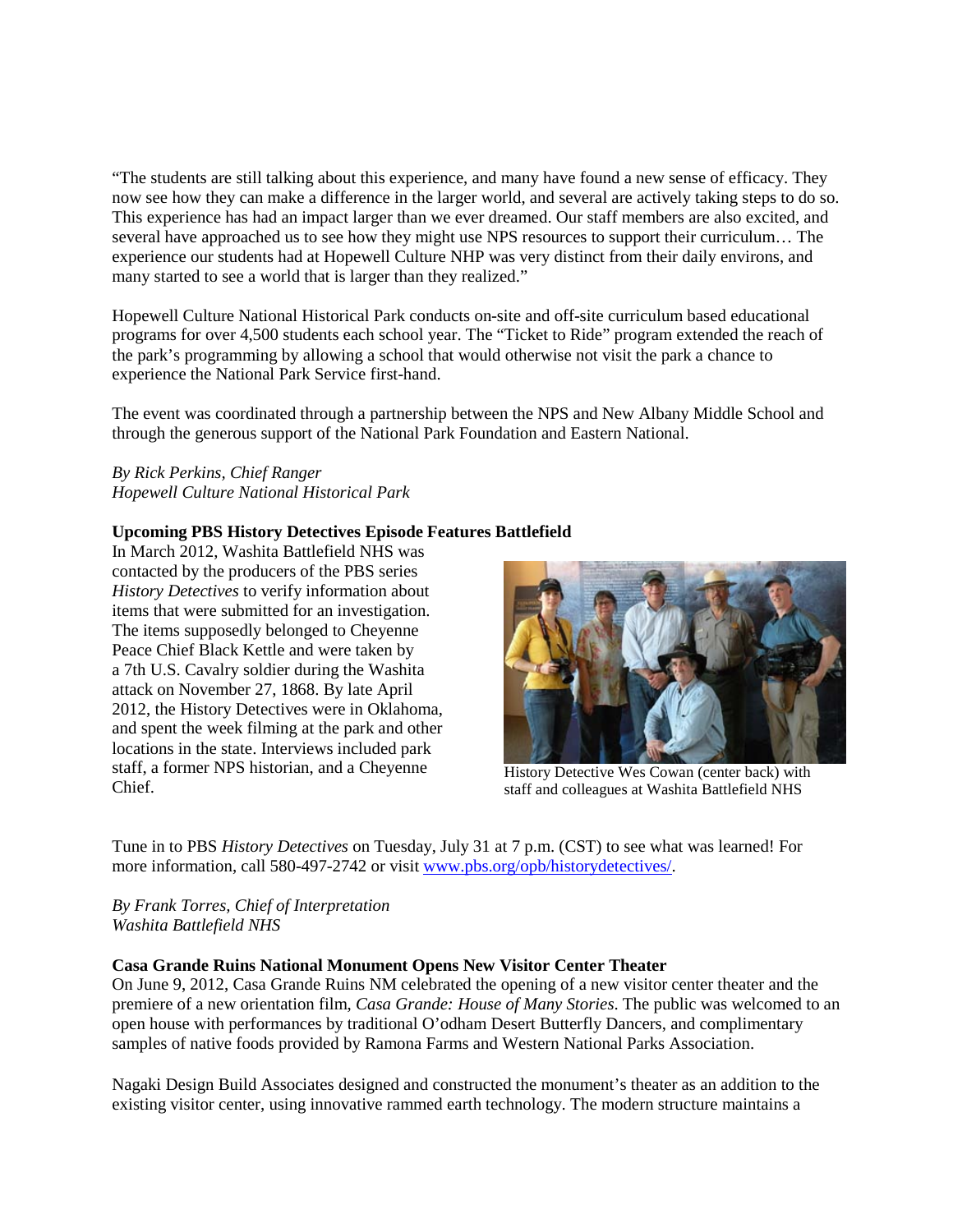thousand year tradition of earthen architecture at the site, beginning with the Casa Grande itself and surrounding structures, which were constructed of hand-worked caliche mud. The monument's historic administrative buildings and visitor center are also earthen structures, constructed of adobe in the 1930s.

The new theater and the film mark an important transition in the way visitors experience the monument. The film captures the multiple perspectives that contribute to understanding the site's importance. Native Americans who are traditionally associated with the monument consider it a sacred place. Archeologists, other scientists, and preservationists are fascinated by the abundant material culture found at the site and the information it conveys about the sophistication of the ancient people who built it.

### *From news release by Carol West, Chief Ranger Casa Grande Ruins NM*

#### **Cherokee Cultural Heritage Weekend Held at Fort Necessity National Battlefield**

Fort Necessity NB, Pennsylvania, celebrated three special events between June 29-July 8, 2012. On June 29, a naturalization ceremony was conducted at the visitor center, where 26 individuals representing 20 different nations took the oath of citizenship. About 100 friends and family and park visitors witnessed the event and welcomed our nation's newest citizens. The participants were then given a tour of the battlefield where the seeds of the republic were sown in 1754.

On July 3, the 258th anniversary of the Battle of the Great Meadows, park staff presented memorial programs throughout the day to commemorate the sacrifices made by the 33 men who died during the battle. The names of the known dead were read; for the unknown dead, a commemoration in French and English was delivered as a tribute.

The weekend of July 7 showcased a partnership between the NPS and the Eastern Band of Cherokee Indians with a Cherokee Cultural Heritage Festival. The event was presented by the Museum of the Cherokee Indian and included the Warriors of AniKituhwa, their modern cultural ambassadors, and a program highlighting the Emissaries of Peace.

While the Cherokees were not directly involved in the battles of 1754-55, they did serve with the British in the final campaigns against Fort Duquesne in 1758. While traveling to their homes in the south many were killed by Virginia colonists who believed them to be hostiles who had stolen horses and cattle from local farmsteads. This massacre of allies led to the British/Cherokee War, which was ended with the Emissaries of Peace traveling to London in 1762.

*By Norman W. Nelson, Jr., Unit Manager Fort Necessity National Battlefield*



Living History demonstrator tribal members of the Eastern Band of Cherokee representing Warriors of AniKituhwa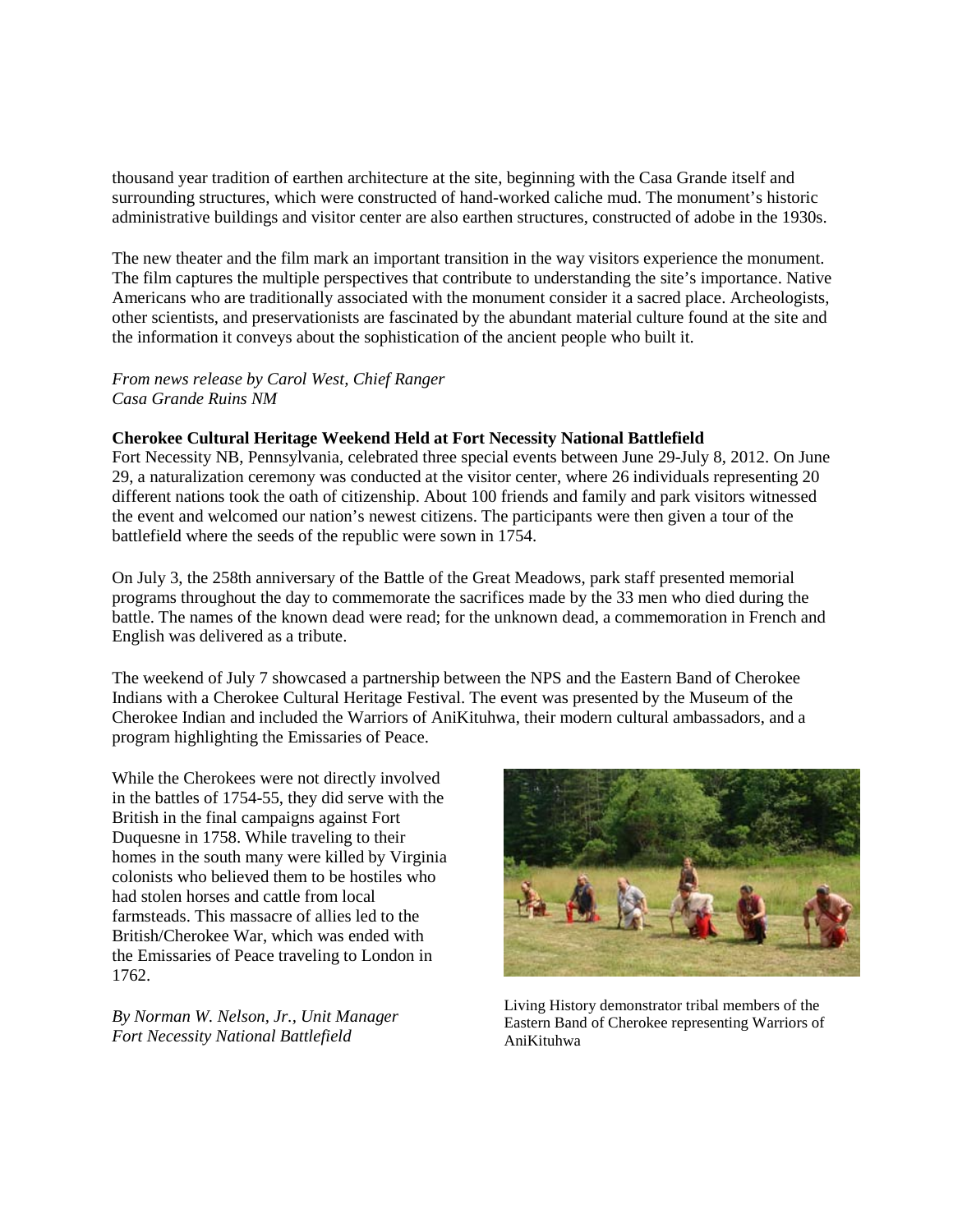### **National Archaeology Day Reminder**

The Archaeological Institute of America (AIA) is organizing National Archaeology Day (NAD) to take place on October 20, 2012. The aim of the day is twofold: to raise awareness of archeology in the U.S. and Canada and to provide educational opportunities for the public to participate. The NPS has joined the AIA and its partners as a collaborating organization, meaning that we join a nationwide effort to raise awareness about archeology and improve public involvement. NPS participation is a way to be part of a larger message about where archeology is, what archeologists do, and why archeology matters.

Federal agencies, state governments, and local organizations across the nation will host Archaeology Day events. See the full list on the AIA website at

[http://www.archaeological.org/NAD/collaboratingorganizations.](http://www.archaeological.org/NAD/collaboratingorganizations) Find out about the kinds of events that they are planning on the interactive map [\(http://www.archaeological.org/NAD/events\)](http://www.archaeological.org/NAD/events). Some events are on-site and in-person, like public archeology days or lectures, while other events will happen online through blogs or social media.

To register an event at your park or region, go to the NAD events page

[\(http://www.archaeological.org/node/add/event\)](http://www.archaeological.org/node/add/event) and fill out the form. The information will go on the AIA NAD blog, an interactive map, and be printed in the AIA magazine -- all ways that AIA can help to promote the event beyond NPS channels.

The NPS Archeology Program at WASO will promote the event through the Archeology Program website

(http://www.nps.gov/archeology/) and the E-Gram newsletter, but the program wants to hear your ideas about promoting National Archeology Day.

**Contact:** Teresa Moyer at 202-354-2124. Learn more at the National Archaeology Day website [\(http://www.archaeological.org/NAD\)](http://www.archaeological.org/NAD).

### **NPS Awards Battlefield Preservation Grants**



More than \$1.3 million in NPS grants will be used to help preserve, protect, document, and interpret America's significant battlefield lands. The funding from the NPS American Battlefield Protection Program (ABPP) will support 27 projects at more than 75 battlefields nationwide. This year's grants provide funding for projects at endangered battlefields from the Pequot War, King William's War, the Revolutionary War, War of 1812, Civil War, World War II and various Indian Wars. Awards were given to projects in 17 states or territories entailing archeology, mapping, cultural resource survey work, documentation, planning, education, and interpretation.

Priority was given to those groups submitting applications for nationally significant battlefields. The majority of awards were given to battlefields listed as Priority I or II sites in the NPS Civil War Sites Advisory Commission Report on the Nation's Civil War Battlefields; and the Report to Congress on the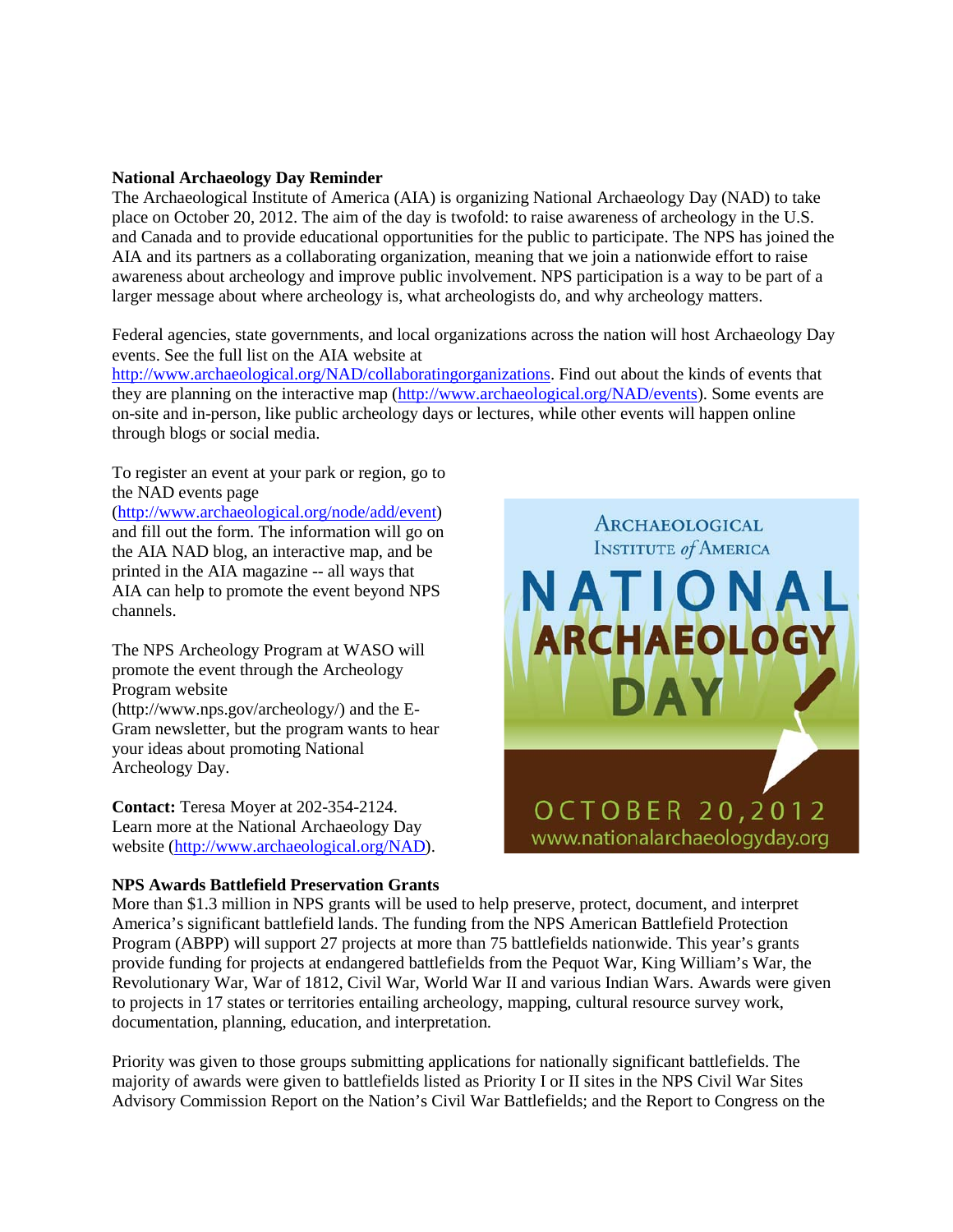Historic Preservation of Revolutionary War and War of 1812 Sites in the United States. Federal, state, local and Tribal governments, nonprofit organizations, and educational institutions are eligible for the battlefield grants, which are awarded annually. Since 1996, the ABPP has awarded more than \$13 million to help preserve significant historic battlefields associated with wars on American soil.

For more information about the NPS American Battlefield Protection Program, go to www.nps.gov/hps/abpp. For more information on each funded project, go to [http://www.nps.gov/pub\\_aff/prpics/bpg.pdf.](http://www.nps.gov/pub_aff/prpics/bpg.pdf)

## **Archeological Resources in the NPS "Travel Itinerary Series"**

Since 1995, the NPS has provided travel itineraries to places in the U.S. in collaboration with many public and private partners. These travel itineraries highlight thousands of sites that are listed in the National Register of Historic Places and bring them to the attention of anyone interested in learning more about American history, architecture, archeology, engineering, and culture. Many of the travel itineraries were first proposed by local preservation organizations, historical societies, chambers of commerce, city governments, and regional or statewide groups. The organization then worked in partnership with the NPS to develop the itinerary. Each itinerary provides:

- Descriptions of each historic place and its importance in American history;
- Tourist information for historic places open to the public;
- Interactive maps;
- Color and vintage photographs;
- Links to related preservation and tourism web sites.

To date, a total of 54 travel itineraries have been developed. Many of these contain archeological destinations. The "American Southwest" travel itinerary contains a wealth of information about Native American pueblos, while the "Florida Shipwrecks" itinerary introduces the traveler to the excitement of maritime archeology. The "James River Plantations" itinerary invites visitors to consider the challenges facing colonists and early settlers in the New World. Lewis and Clark visited Knife River Indian villages in 1804; you can, too, if you follow the "Lewis and Clark Expedition" itinerary. The "Indian Mounds of Mississippi" itinerary is also archeological in nature.

Learn more about The Travel Itinerary Series on the National Register of Historic Places website by going to http://www.nps.gov/nr/travel/index.htm.

#### **2013 Albright-Wirth Grant Program Launched**

Applications are being accepted for the 2013 Albright-Wirth Grant Program (AWGP). They are due by August 30, 2012. The Albright-Wirth Grant Program is a developmental program that awards grants to NPS employees, both individuals and groups of three or more, to advance career goals or personal development. New to the program this year are changes to the grant amounts: a minimum award of \$500 and maximum amounts of \$3,500 for individuals and \$12,500 for groups of three or more employees. Grants are scheduled for dispersal in December 2012.

Many NPS archeologists have successfully used this grant program to carry out research, obtain advanced training or education, or finish projects. Applicants are encouraged to think outside the box and use their creativity, resourcefulness, and innovation to make career-enhancing dreams a reality. A 2012 recipient award summary, available on the AWGP site, provides a narrative summary of each of the 34 projects that received funding in FY2012. The AWG program has awarded grants to NPS employees to:

• Learn a new trade